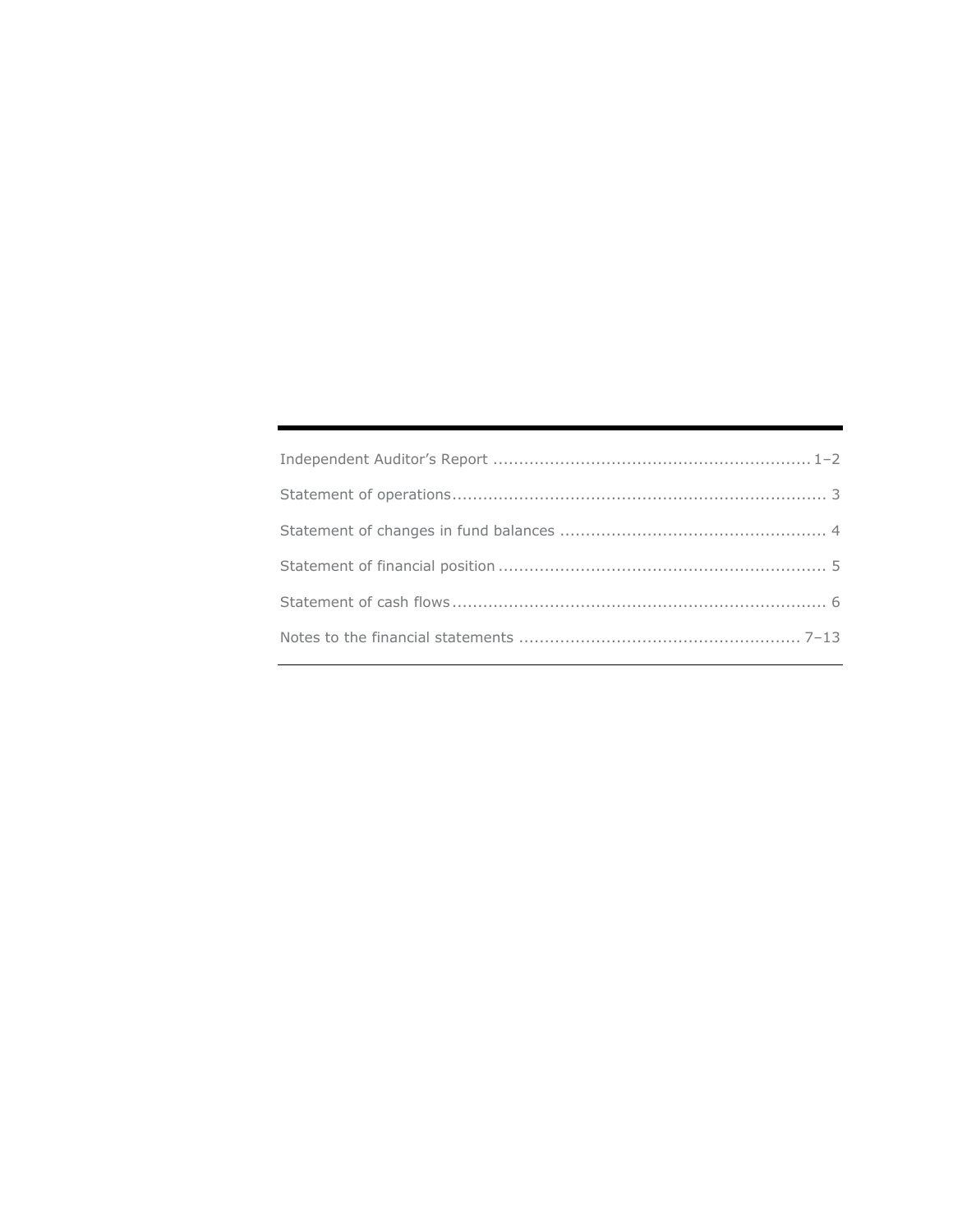# **Deloitte**.

Deloitte LLP La Tour Deloitte 1190 Avenue des Canadiens-de-Montréal Suite 500 Montréal QC H3B 0M7 Canada

Tel: 514-393-7115 Fax: 514-390-4116 www.deloitte.ca

# **Independent Auditor's Report**

To the Board of Directors of La Fondation de l'Hôpital général de Montréal The Montreal General Hospital Foundation

#### **Opinion**

We have audited the financial statements of La Fondation de l'Hôpital général de Montréal / The Montreal General Hospital Foundation (the "Foundation"), which comprise the statement of financial position as at March 31, 2022, and the statements of operations, changes in fund balances and cash flows for the year then ended, and notes to the financial statements, including a summary of significant accounting policies (collectively referred to as the "financial statements").

In our opinion, the accompanying financial statements present fairly, in all material respects, the financial position of the Foundation as at March 31, 2022, and the results of its operations and its cash flows for the year then ended in accordance with Canadian accounting standards for not-for-profit organizations ("ASNPO").

#### **Basis for Opinion**

We conducted our audit in accordance with Canadian generally accepted auditing standards ("Canadian GAAS"). Our responsibilities under those standards are further described in the *Auditor's Responsibilities for the Audit of the Financial Statements* section of our report. We are independent of the Foundation in accordance with the ethical requirements that are relevant to our audit of the financial statements in Canada, and we have fulfilled our other ethical responsibilities in accordance with these requirements. We believe that the audit evidence we have obtained is sufficient and appropriate to provide a basis for our opinion.

#### **Responsibilities of Management and Those Charged with Governance for the Financial Statements**

Management is responsible for the preparation and fair presentation of the financial statements in accordance with ASNPO, and for such internal control as management determines is necessary to enable the preparation of financial statements that are free from material misstatement, whether due to fraud or error.

In preparing the financial statements, management is responsible for assessing the Foundation's ability to continue as a going concern, disclosing, as applicable, matters related to going concern and using the going concern basis of accounting unless management either intends to liquidate the Foundation or to cease operations, or has no realistic alternative but to do so.

Those charged with governance are responsible for overseeing the Foundation's financial reporting process.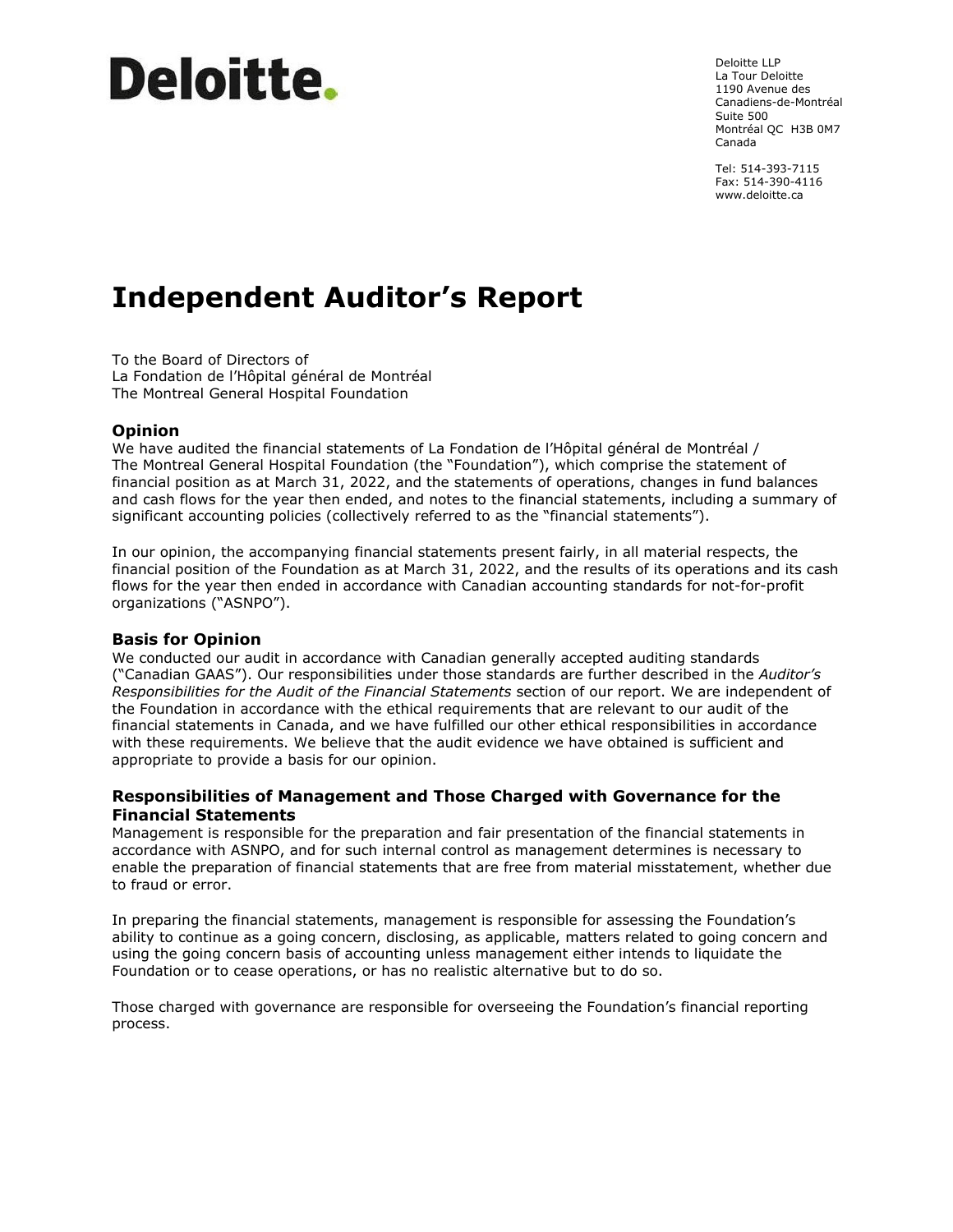#### **Auditor's Responsibilities for the Audit of the Financial Statements**

Our objectives are to obtain reasonable assurance about whether the financial statements as a whole are free from material misstatement, whether due to fraud or error, and to issue an auditor's report that includes our opinion. Reasonable assurance is a high level of assurance, but is not a guarantee that an audit conducted in accordance with Canadian GAAS will always detect a material misstatement when it exists. Misstatements can arise from fraud or error and are considered material if, individually or in the aggregate, they could reasonably be expected to influence the economic decisions of users taken on the basis of these financial statements.

As part of an audit in accordance with Canadian GAAS, we exercise professional judgment and maintain professional skepticism throughout the audit. We also:

- Identify and assess the risks of material misstatement of the financial statements, whether due to fraud or error, design and perform audit procedures responsive to those risks, and obtain audit evidence that is sufficient and appropriate to provide a basis for our opinion. The risk of not detecting a material misstatement resulting from fraud is higher than for one resulting from error, as fraud may involve collusion, forgery, intentional omissions, misrepresentations, or the override of internal control.
- Obtain an understanding of internal control relevant to the audit in order to design audit procedures that are appropriate in the circumstances, but not for the purpose of expressing an opinion on the effectiveness of the Foundation's internal control.
- Evaluate the appropriateness of accounting policies used and the reasonableness of accounting estimates and related disclosures made by management.
- Conclude on the appropriateness of management's use of the going concern basis of accounting and, based on the audit evidence obtained, whether a material uncertainty exists related to events or conditions that may cast significant doubt on the Foundation's ability to continue as a going concern. If we conclude that a material uncertainty exists, we are required to draw attention in our auditor's report to the related disclosures in the financial statements or, if such disclosures are inadequate, to modify our opinion. Our conclusions are based on the audit evidence obtained up to the date of our auditor's report. However, future events or conditions may cause the Foundation to cease to continue as a going concern.
- Evaluate the overall presentation, structure and content of the financial statements, including the disclosures, and whether the financial statements represent the underlying transactions and events in a manner that achieves fair presentation.

We communicate with those charged with governance regarding, among other matters, the planned scope and timing of the audit and significant audit findings, including any significant deficiencies in internal control that we identify during our audit.

Deloitte LLP

May 18, 2022

<sup>1&</sup>lt;br> **T** CPA auditor, CA, public accountancy permit No. A133206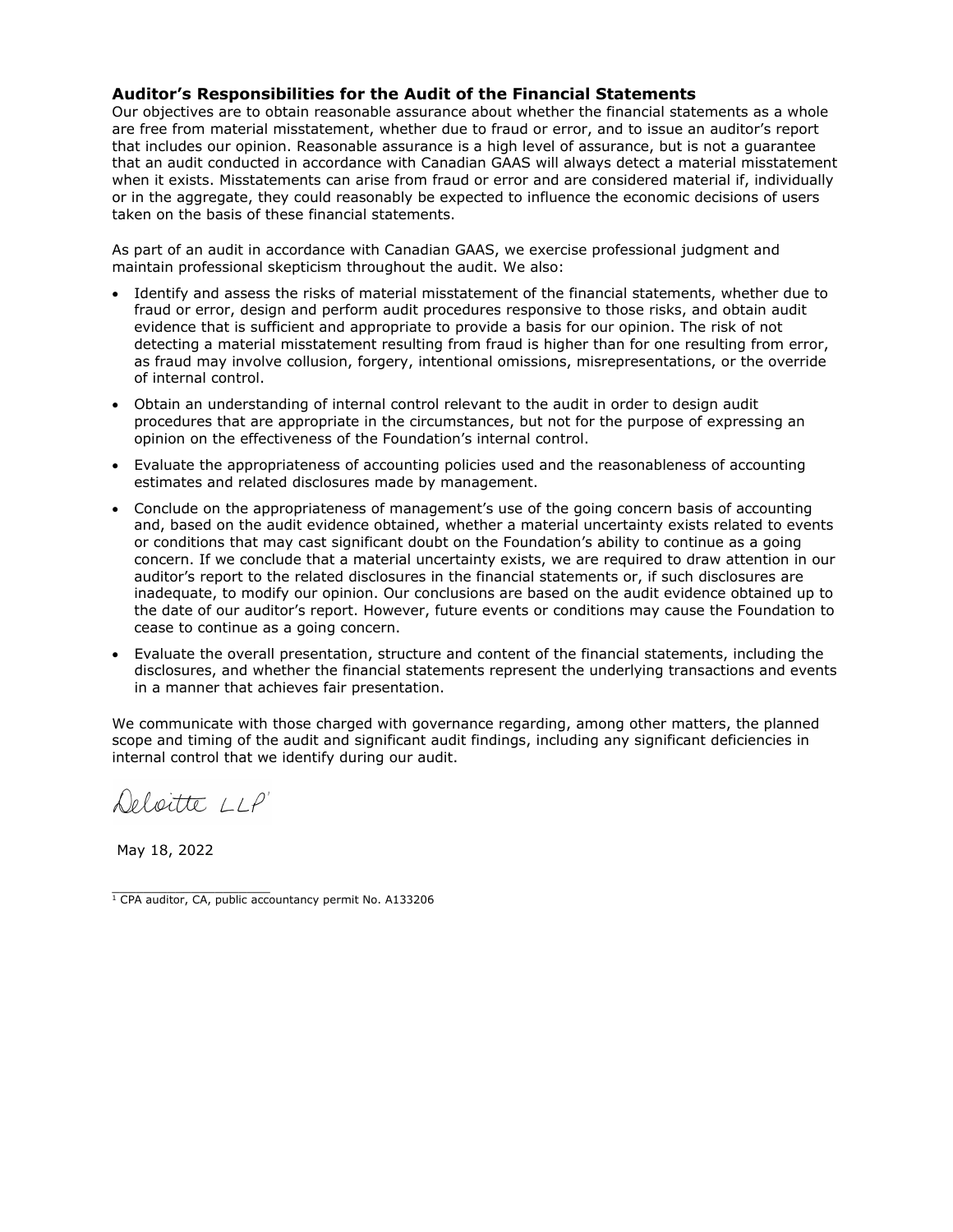# **La Fondation de l'Hôpital général de Montréal The Montreal General Hospital Foundation Statement of operations**

Year ended March 31, 2022

|                            |                |                     |                   |                  | 2022         | 2021       |
|----------------------------|----------------|---------------------|-------------------|------------------|--------------|------------|
|                            |                | <b>Unrestricted</b> | <b>Restricted</b> | <b>Endowment</b> |              |            |
|                            | Notes          | <b>Fund</b>         | <b>Fund</b>       | <b>Fund</b>      | <b>Total</b> | Total      |
|                            |                | \$                  | \$                | \$               | \$           | \$         |
|                            |                |                     |                   |                  |              |            |
| <b>Revenue</b>             |                |                     |                   |                  |              |            |
| Donations                  |                | 424,566             | 18,396,121        | 2,599,982        | 21,420,669   | 18,462,867 |
| Other revenue              |                | 173,880             | 275,325           |                  | 449,205      | 561,579    |
|                            |                | 598,446             | 18,671,446        | 2,599,982        | 21,869,874   | 19,024,446 |
| <b>Expenditures</b>        |                |                     |                   |                  |              |            |
| Contributions to           |                |                     |                   |                  |              |            |
| McGill network             |                |                     |                   |                  |              |            |
| and other                  |                |                     |                   |                  |              |            |
| establishments             |                | 5,034               | 14,298,122        |                  | 14,303,156   | 13,625,224 |
| Administrative             |                |                     |                   |                  |              |            |
| expenses                   | 6              | 3,174,598           |                   |                  | 3,174,598    | 2,964,119  |
|                            |                | 3,179,632           | 14,298,122        |                  | 17,477,754   | 16,589,343 |
| Excess (deficiency)        |                |                     |                   |                  |              |            |
| of revenue over            |                |                     |                   |                  |              |            |
| expenditures<br>before net |                |                     |                   |                  |              |            |
| investment                 |                |                     |                   |                  |              |            |
| income                     |                | (2,581,186)         | 4,373,324         | 2,599,982        | 4,392,120    | 2,435,103  |
|                            |                |                     |                   |                  |              |            |
| <b>Net Investment</b>      |                |                     |                   |                  |              |            |
| <b>Income</b>              |                |                     |                   |                  |              |            |
| Interest and<br>dividends  | $\overline{4}$ | 5,734,581           |                   |                  | 5,734,581    | 5,322,285  |
| Gain on sale of            |                |                     |                   |                  |              |            |
| investments                |                | 18,638,903          |                   |                  | 18,638,903   | 2,622,222  |
| Unrealized change          |                |                     |                   |                  |              |            |
| in fair value of           |                |                     |                   |                  |              |            |
| investments                | $\overline{4}$ | (19, 321, 056)      |                   |                  | (19,321,056) | 40,301,839 |
|                            |                | 5,052,428           |                   |                  | 5,052,428    | 48,246,346 |
| Investment                 |                |                     |                   |                  |              |            |
| management<br>fees         |                | (442, 645)          |                   |                  | (442, 645)   | (474, 200) |
|                            |                | 4,609,783           |                   |                  | 4,609,783    | 47,772,146 |
| <b>Excess of revenue</b>   |                |                     |                   |                  |              |            |
| over                       |                |                     |                   |                  |              |            |
| expenditures               |                | 2,028,597           | 4,373,324         | 2,599,982        | 9,001,903    | 50,207,249 |

The accompanying notes are an integral part of the financial statements.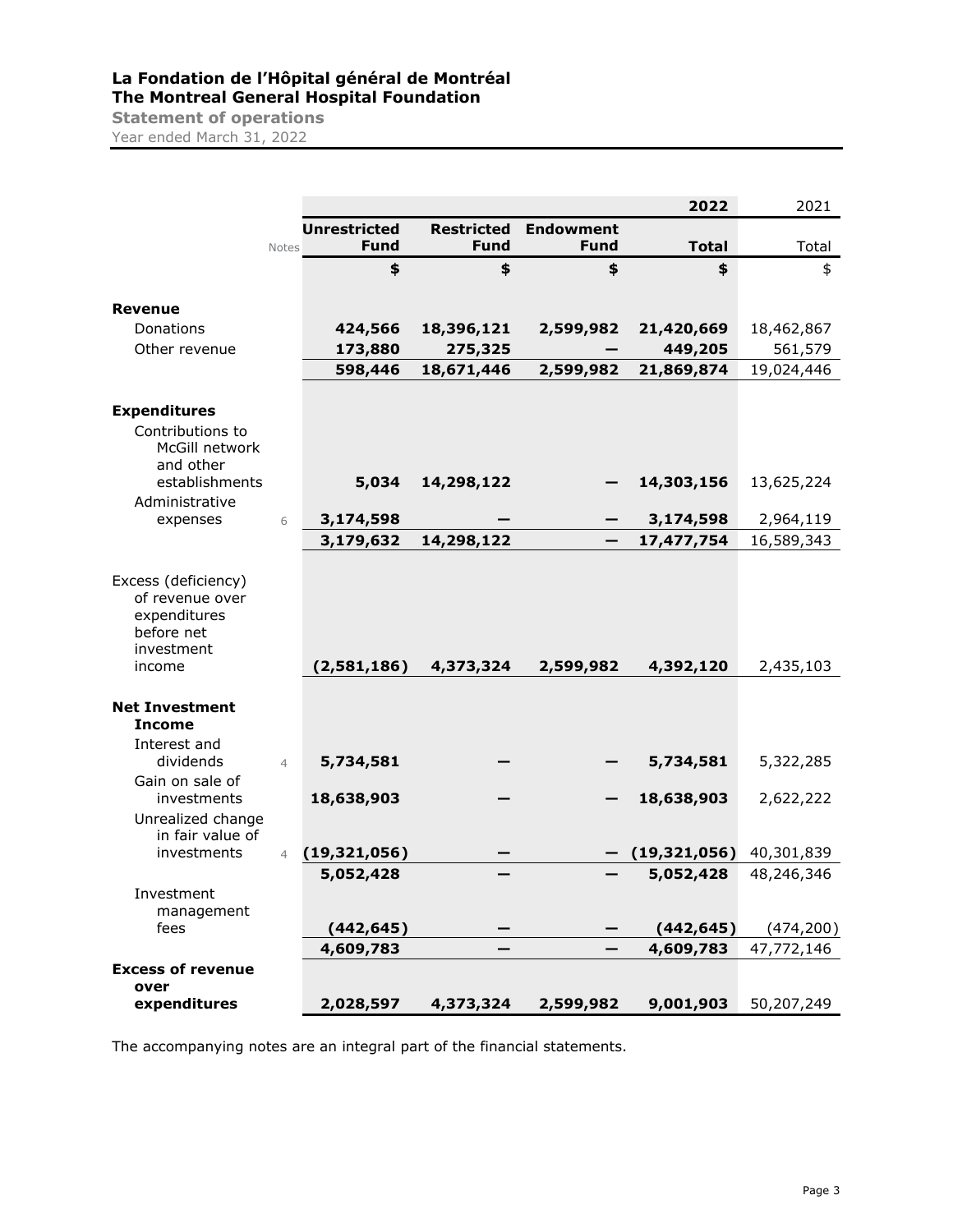# **La Fondation de l'Hôpital général de Montréal The Montreal General Hospital Foundation**

**Statement of changes in fund balances**  Year ended March 31, 2022

|                                        |              |                     |                        |                  | 2022                   | 2021        |
|----------------------------------------|--------------|---------------------|------------------------|------------------|------------------------|-------------|
|                                        |              | <b>Unrestricted</b> | <b>Restricted</b>      | <b>Endowment</b> |                        |             |
|                                        | <b>Notes</b> | Fund                | Fund                   | <b>Fund</b>      | <b>Total</b>           | Total       |
|                                        |              | \$                  | \$                     | \$               | \$                     | \$          |
| Fund balances,                         |              |                     |                        |                  |                        |             |
| beginning of year                      |              | 44,770,244          | 87,174,327             |                  | 64,251,944 196,196,515 | 145,989,266 |
| Excess of revenue<br>over expenditures |              | 2,028,597           | 4,373,324              | 2,599,982        | 9,001,903              | 50,207,249  |
| Interfund transfers                    | 7            | (13,739,104)        | 13,642,419             | 96,685           |                        |             |
| Fund balances, end                     |              |                     |                        |                  |                        |             |
| of year                                |              |                     | 33,059,737 105,190,070 |                  | 66,948,611 205,198,418 | 196,196,515 |
|                                        |              |                     |                        |                  |                        |             |
| Externally designated                  |              |                     | 94,242,952             | 66,885,333       | 161,128,285            | 144,235,899 |
| Internally designated                  |              | 33,059,737          | 10,947,118             | 63,278           | 44,070,133             | 51,960,616  |
|                                        |              |                     | 33,059,737 105,190,070 | 66,948,611       | 205,198,418            | 196,196,515 |

The accompanying notes are an integral part of the financial statements.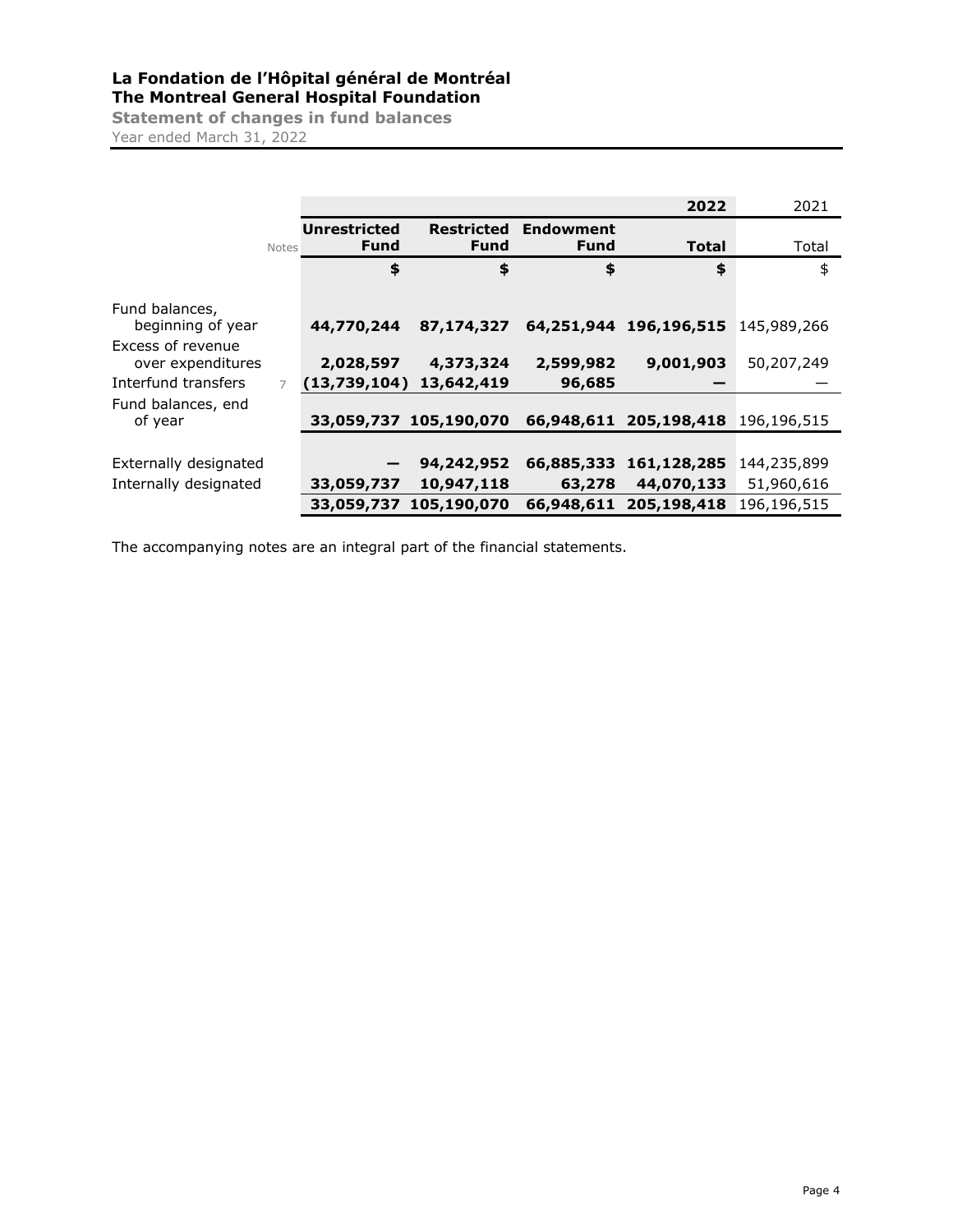# **La Fondation de l'Hôpital général de Montréal The Montreal General Hospital Foundation**

**Statement of financial position**  As at March 31, 2022

|                                                | <b>Notes</b>   | 2022        | 2021        |
|------------------------------------------------|----------------|-------------|-------------|
|                                                |                | \$          | \$          |
| <b>Assets</b>                                  |                |             |             |
| Current assets                                 |                |             |             |
| Cash                                           |                | 647,771     | 1,393,565   |
| Short-term investments                         | 3              | 3,100,000   |             |
| Sales tax receivable                           |                | 56,649      | 42,559      |
| Accrued revenue                                |                | 234,603     | 431,004     |
| Other receivable                               |                | 1,753       |             |
|                                                |                | 4,040,776   | 1,867,128   |
|                                                |                |             |             |
| Investments                                    | $\overline{4}$ | 206,907,805 | 196,216,748 |
| Capital assets                                 | 5              | 12,010      | 20,488      |
|                                                |                | 210,960,591 | 198,104,364 |
|                                                |                |             |             |
| <b>Liabilities</b>                             |                |             |             |
| Current liabilities                            |                |             |             |
| Accounts payable and accrued liabilities       |                | 677,534     | 725,527     |
| Due to McGill University Health Centre         |                | 4,588,939   | 246,578     |
| Due to Research Institute of McGill University |                |             |             |
| <b>Health Centre</b>                           |                | 495,700     | 905,744     |
| Due to McGill University                       |                |             | 30,000      |
|                                                |                | 5,762,173   | 1,907,849   |
|                                                |                |             |             |
| Commitments                                    | $\overline{9}$ |             |             |
|                                                |                |             |             |
| <b>Fund balances</b>                           |                |             |             |
| Unrestricted                                   |                | 33,059,737  | 44,770,244  |
| Restricted                                     |                | 105,190,070 | 87,174,327  |
| Endowment                                      |                | 66,948,611  | 64,251,944  |
|                                                |                | 205,198,418 | 196,196,515 |
|                                                |                | 210,960,591 | 198,104,364 |

The accompanying notes are an integral part of the financial statements.

Approved by the Board

, Director

, Director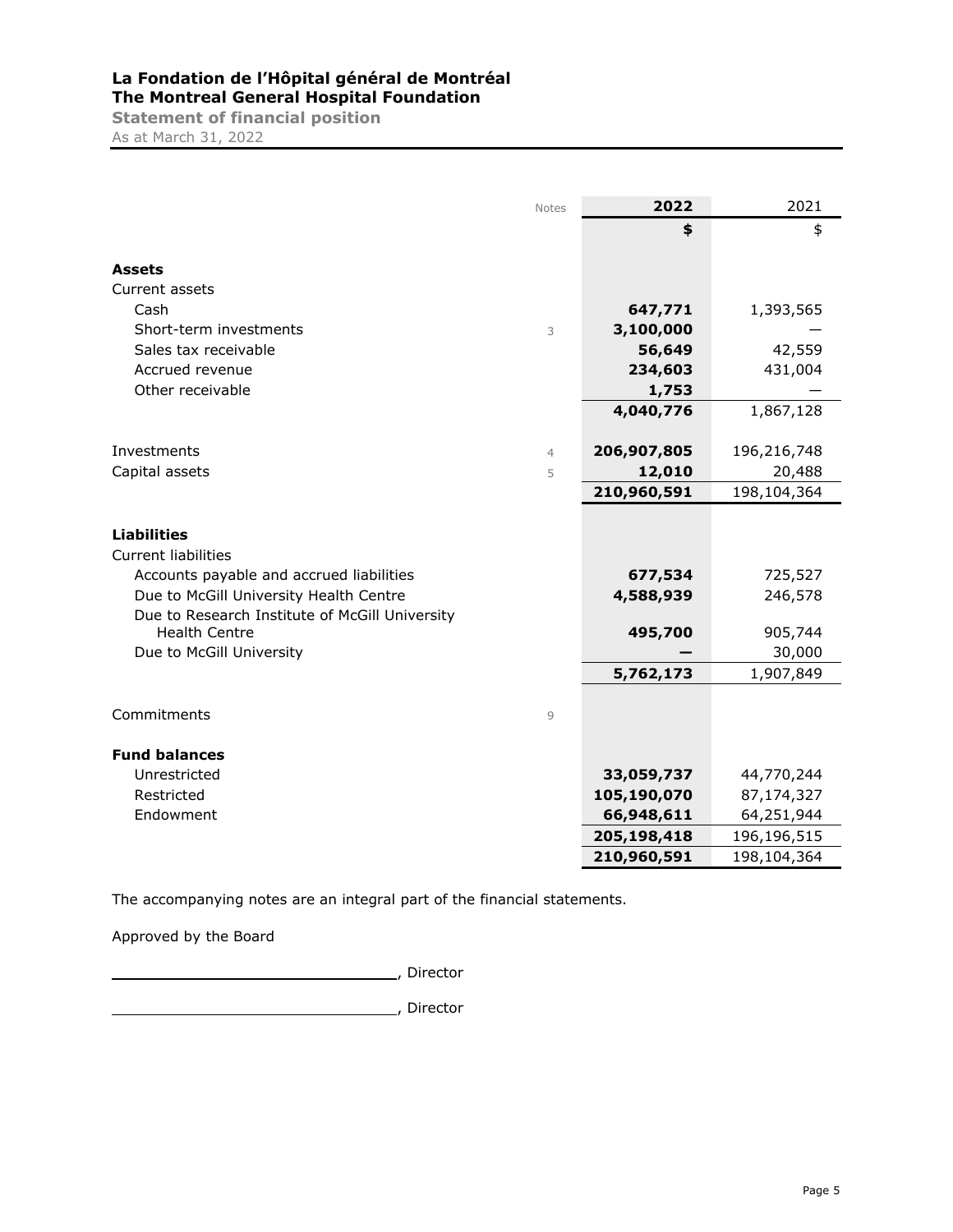# **La Fondation de l'Hôpital général de Montréal The Montreal General Hospital Foundation Statement of cash flows**

Year ended March 31, 2022

|                                                     | 2022            | 2021           |
|-----------------------------------------------------|-----------------|----------------|
|                                                     | \$              | \$             |
| <b>Operating activities</b>                         |                 |                |
| Excess of revenue over expenditures                 | 9,001,903       | 50,207,249     |
| Adjustments for:                                    |                 |                |
| Gain on sale of investments                         | (18, 638, 903)  | (2,622,222)    |
| Unrealized change in fair value of investments      | 19,321,056      | (40, 301, 839) |
| Amortization of capital assets                      | 8,478           | 8,478          |
|                                                     | 9,692,534       | 7,291,666      |
| Changes in non-cash operating working capital items |                 |                |
| Sales tax receivable                                | (14,090)        | 15,392         |
| Accrued revenue                                     | 196,401         | 19,705         |
| Other receivable                                    | (1,753)         |                |
| Accounts payable and accrued liabilities            | (47, 993)       | 34,081         |
| Due to McGill University Health Centre              | 4,342,361       | (1, 184, 783)  |
| Due to Research Institute of McGill University      |                 |                |
| <b>Health Centre</b>                                | (410, 044)      | 388,624        |
| Due to McGill University                            | (30,000)        | (375)          |
|                                                     | 4,034,882       | (727, 356)     |
| <b>Investing activities</b>                         |                 |                |
| Acquisition of short-term investments               | (4,600,000)     |                |
| Acquisition of investments                          | (182, 242, 139) | (49, 460, 326) |
| Disposition of short-term investments               | 1,500,000       |                |
| Disposition of investments                          | 170,868,929     | 43,168,470     |
|                                                     | (14, 473, 210)  | (6, 291, 856)  |
|                                                     |                 |                |
| Net (decrease) increase in cash                     | (745, 794)      | 272,454        |
| Cash, beginning of year                             | 1,393,565       | 1,121,111      |
| Cash, end of year                                   | 647,771         | 1,393,565      |

The accompanying notes are an integral part of the financial statements.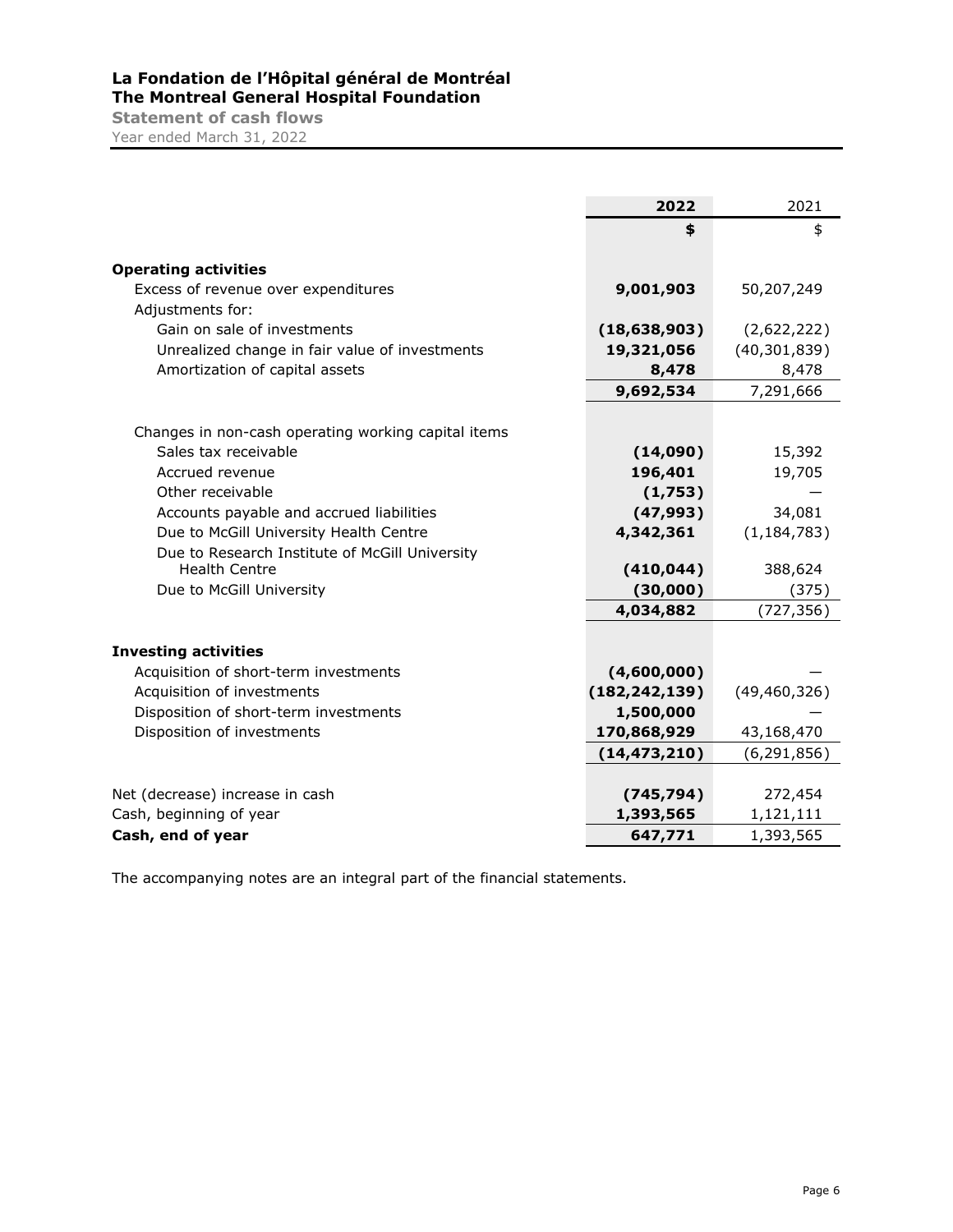#### **1. Purpose of the Foundation**

La Fondation de l'Hôpital général de Montréal – The Montreal General Hospital Foundation (the "Foundation") is mandated to raise money, manage funds, and invest responsibly in healthcare research, training and technology at the Montreal General Hospital, the McGill University Health Centre, affiliated entities of the McGill University Academic Health Center, and other organizations in the Québec health network. The funds raised are applied to the priority needs of the hospitals and its patients in accordance with the wishes of donors.

The Foundation is incorporated under Part III of the *Companies Act* (Québec). The Foundation is also recognized as a charitable institution under Section 149.1(1)(a) of the *Income Tax Act* (Canada). This status exempts the Foundation from income taxes.

#### **2. Accounting policies**

The financial statements have been prepared in accordance with Canadian accounting standards for not-for-profit organizations (ASNPO) and reflect the following significant accounting policies:

*Adoption of the amendments to Section 3856, Financial Instruments, for financial instruments originated or exchanged in a related party transaction* 

Effective April 1, 2021, the Foundation has adopted the amendments to *CPA Canada Handbook* Section 3856, Financial Instruments ("Section 3856") related to the recognition of financial instruments originated or exchanged in a related party transaction, referred to herein as the "related party financial instruments amendments".

These amendments to Section 3856 establish new guidance for determining the measurement of a related party financial instrument. The related party financial instruments amendments require that such a financial instrument is initially measured at cost.

The adoption of these amendments has no material impact on the disclosures, or the amounts recognized in the Foundation's financial statements in the current period.

#### *Fund accounting*

The revenue, expenditures and capital of the Foundation are maintained in accordance with the principles of fund accounting and are classified into funds in accordance with activities or objectives specified.

The Foundation follows the restricted fund method of accounting for contributions.

The Unrestricted Fund accounts for the Foundation's funds available to support the Foundation expenses and hospital and/or research institute projects. This fund reports unrestricted resources.

The Restricted Fund reports internally and externally designated resources that are to be used for specific projects.

The Endowment Fund reports resources contributed for endowment. It also includes unrestricted resources internally designated as endowments. Investment income earned on the resources of these endowment funds is allocated to the Restricted Fund and/or to the Unrestricted Fund depending on the nature of any restrictions imposed by contributors of funds for endowment.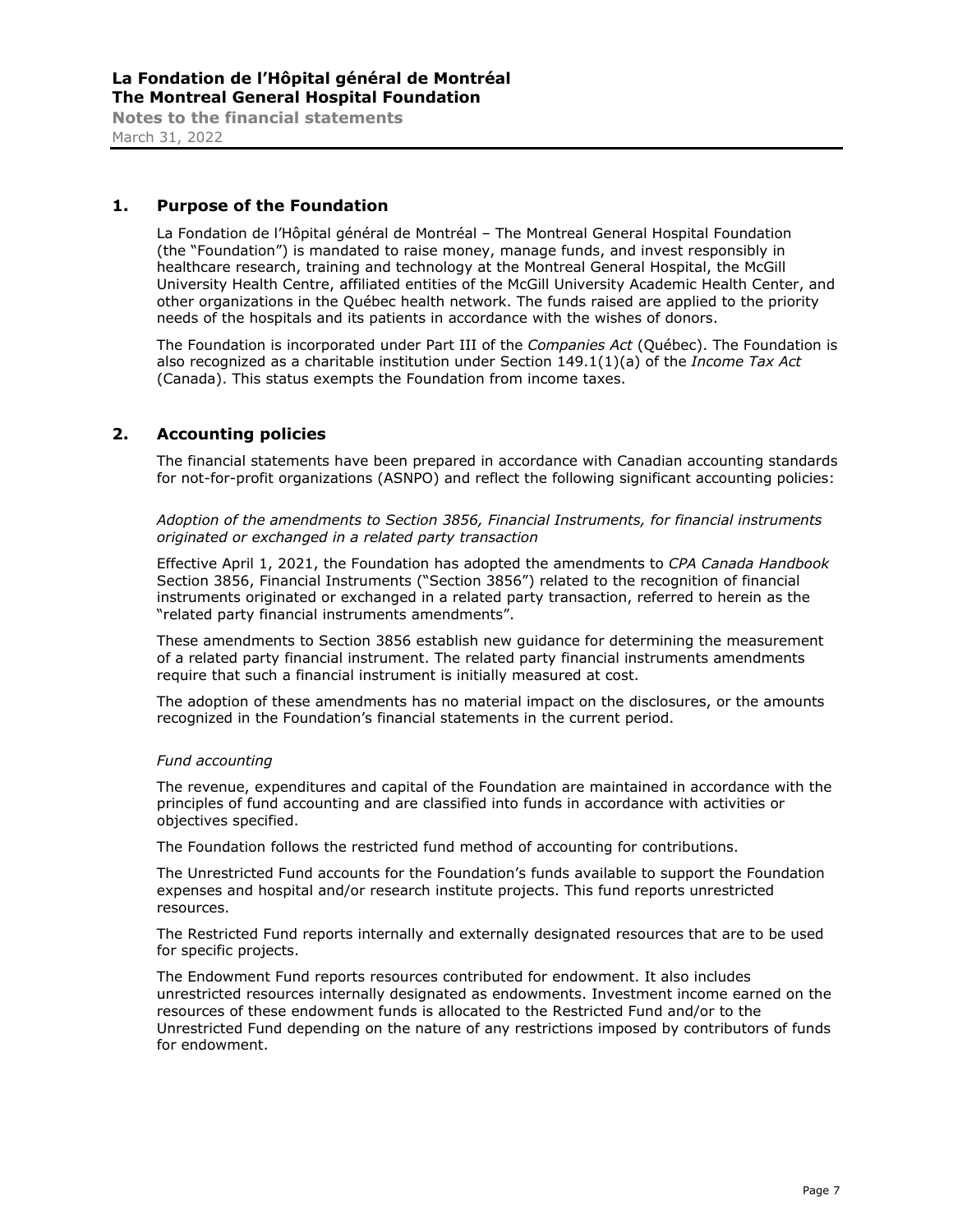## **2. Accounting policies (continued)**

#### *Revenue recognition*

Restricted donations are recognized as revenue of the Restricted Fund when received or receivable if the amount to be received can be reasonably estimated and collection is reasonably assured.

Unrestricted donations are recognized as revenue of the Unrestricted Fund when received or receivable if the amount to be received can be reasonably estimated and collection is reasonably assured.

Donations for endowment are recognized as revenue in the Endowment Fund.

Investment income and other investment income are recognized as revenue when earned.

#### *Capital assets*

Capital assets are recorded at cost. Amortization is computed on the straight-line basis over the estimated useful life of the assets as follows:

Office furniture and equipment 5 years

#### *Reallocation of investment income and investment management fees*

Investment income earned on Endowment Fund resources that must be spent on projects is allocated as revenue in the Restricted Fund. Investment income and investment management fees on income-bearing funds are allocated to investment income-bearing funds based on the proportion of fund category capital to the total capital. Income on non-investment income-bearing accounts are allocated to the Unrestricted Fund.

The unrealized change in fair value of investment is recorded in the Unrestricted Fund.

#### *Administration expenses*

No administration fees are charged against the capital of the Restricted Fund for non-investment income-bearing funds. For investment income-bearing accounts, an administration fee of 1.5% is charged against the income of the Restricted Fund.

#### *Financial instruments*

#### *Initial measurement*

Financial assets and financial liabilities originated or exchanged in arm's length transactions are initially recognized at fair value when the Foundation becomes a party to the contractual provisions of the financial instrument. Financial assets and financial liabilities originated or exchanged in related party transactions are initially recognized at cost.

The cost of a financial instrument in a related party transaction depends on whether the instrument has repayment terms. The cost of financial instruments with repayment terms is determined using its undiscounted cash flows, excluding interest and dividend payments, less any impairment losses previously recognized by the transferor. The cost of financial instruments without repayment terms is determined using the consideration transferred or received by the Foundation in the transaction.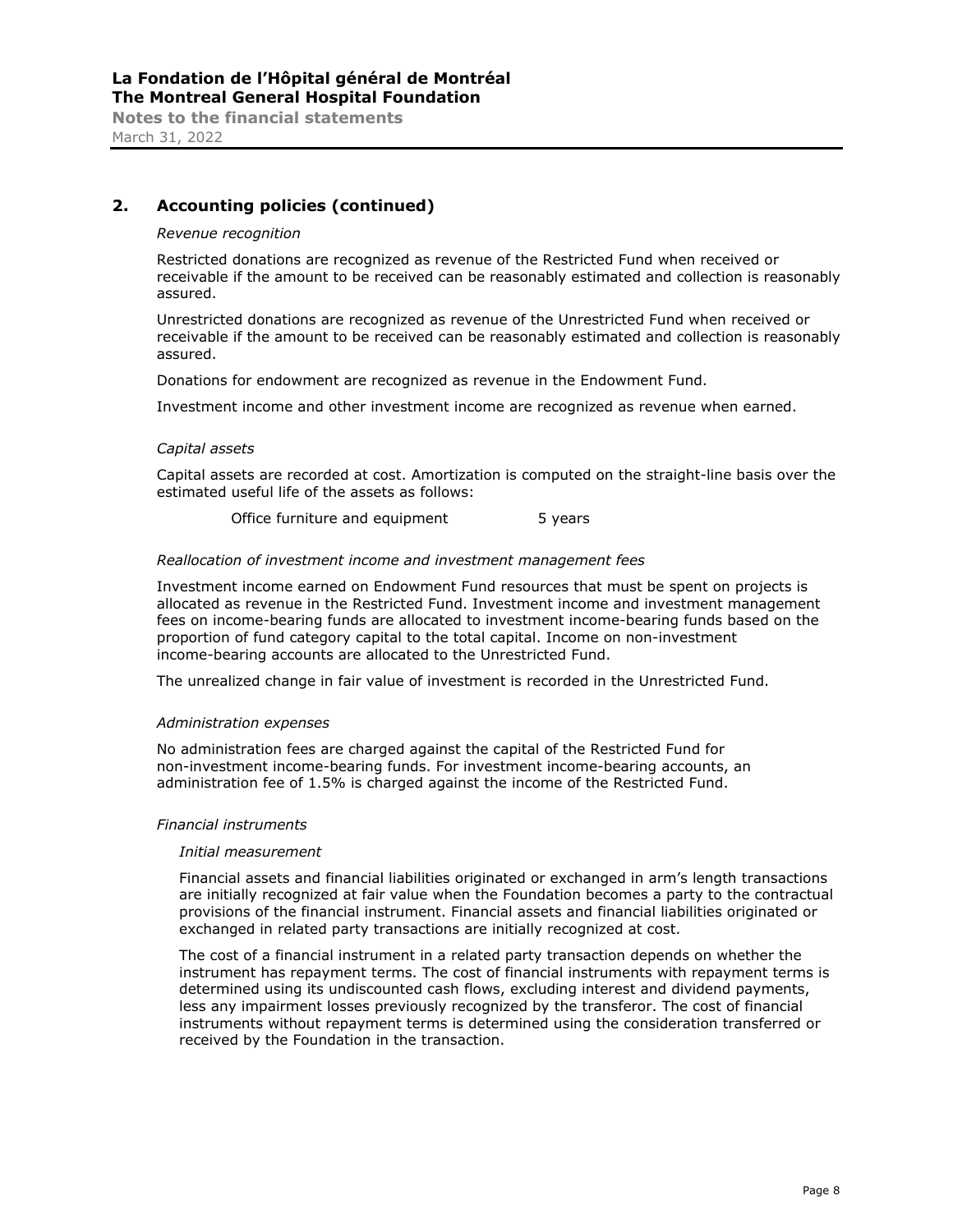## **2. Accounting policies (continued)**

*Financial instruments (continued)*

#### *Subsequent measurement*

All financial instruments are subsequently measured at amortized cost except for the investments, which are measured at fair value at the balance sheet date. Interest earned on short-term investments and bonds, dividends received on unlisted shares, unrealized gains and losses on listed shares, and realized gains and losses on sales of short-term investments and bonds are included in the Statement of operations.

#### *Transaction costs*

Transaction costs related to financial instruments measured subsequent to initial recognition at fair value are expensed as incurred. Transaction costs related to other financial instruments are added to the carrying value of the asset or netted against the carrying value of the liability and are then recognized over the expected life of the instrument using the effective interest method. Any premium or discount related to an instrument measured at amortized cost is amortized over the expected life of the item using the effective interest method and recognized as interest income or expense.

#### *Depreciation*

With respect to financial assets measured at cost or amortized cost, the Foundation recognizes an impairment loss, if any, when it determines that a significant adverse change has occurred during the period in the expected timing or amount of future cash flows. When the extent of impairment of a previously written-down asset decreases and the decrease can be related to an event occurring after the impairment was recognized, the previously recognized impairment loss shall be reversed in the period the reversal occurs.

#### *Foreign currency translation*

Amounts denominated in foreign currencies in these financial statements are translated into Canadian dollars on the following basis:

- (a) Fair value of investments, current assets and current liabilities at the rate of exchange prevailing at year-end.
- (b) Purchase and sales of investments at exchange rates prevailing on the transaction dates.
- (c) Income and expense items at exchange rates prevailing on the transaction dates.

The gain or loss resulting from translation is included in the statement of operations.

#### *Use of estimates*

The preparation of financial statements in conformity with ASNPO requires management to make estimates and assumptions that affect the reported amounts of assets and liabilities and disclosures of contingent assets and liabilities at the date of the financial statements and the reported amounts of revenues and expenses during the reporting period. Key components of the financial statements requiring management to make estimates include the useful life of long-lived assets and the fair value of certain financial instruments. Actual results could differ from these estimates.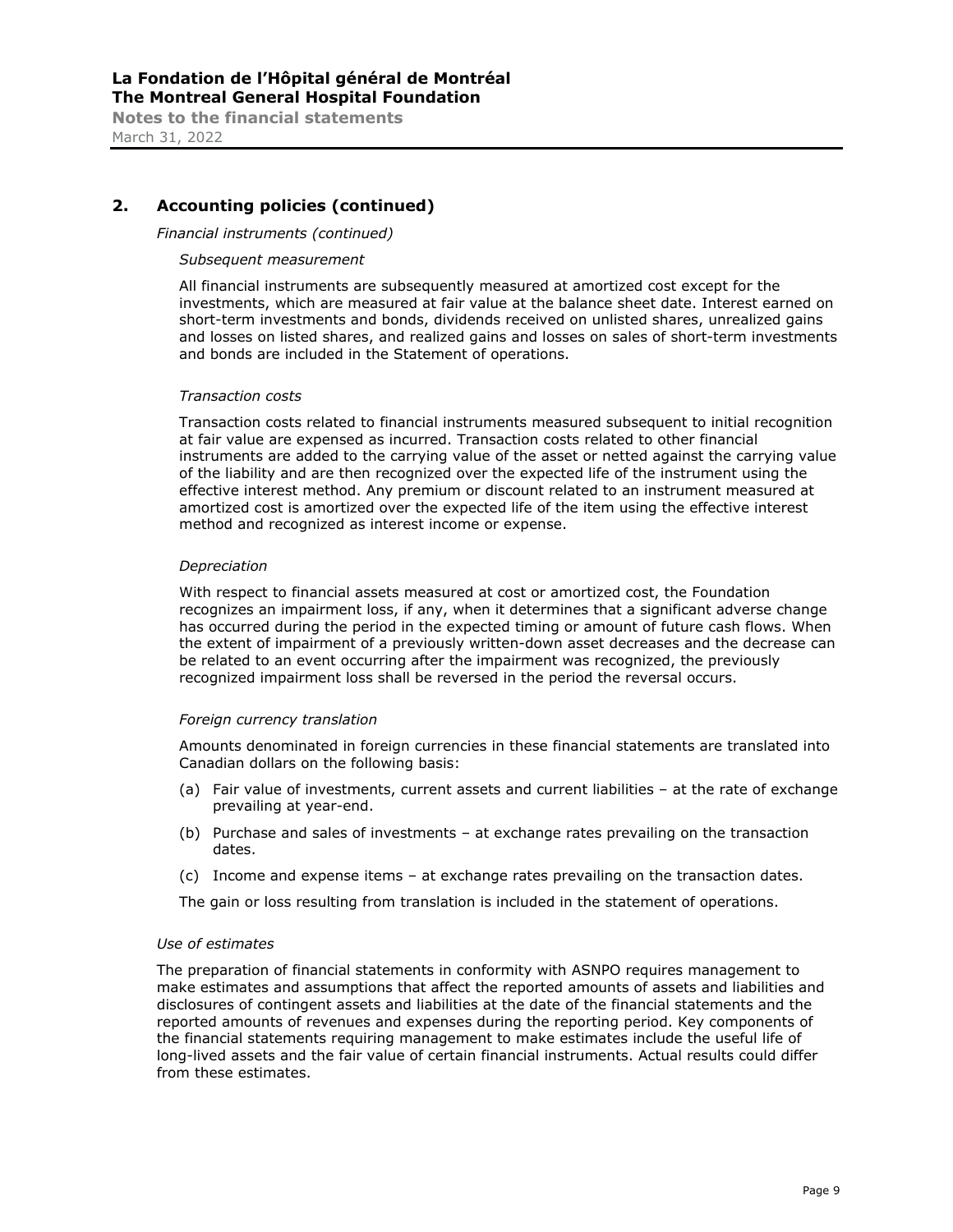#### **3. Short-term investments**

Short-term investments consist of term deposits with a Canadian chartered bank with a total principal amount of \$3,100,000 (nil as at March 31, 2021). As at March 31, 2022, the total amount consists of 5 term deposits, which earned interest up to 1.03% and mature up to January 2023.

#### **4. Investment information**

*(a) Investments*

|                                                    | 2022        | 2021        |
|----------------------------------------------------|-------------|-------------|
|                                                    | \$          | \$          |
|                                                    |             |             |
| Canadian equities and Canadian pooled equity funds | 52,719,279  | 67,810,691  |
| US equities and US pooled equity funds             | 50,956,560  | 49,480,744  |
| International pooled equity funds                  | 32,573,785  | 11,149,543  |
| Emerging market pooled equity funds                | 13,059,375  |             |
| Canadian bonds and Canadian pooled fixed income    |             |             |
| funds                                              | 51,366,043  | 57,434,766  |
| Foreign bonds                                      |             | 7,025,434   |
| Canadian cash and short-term investments           | 6,232,763   | 3,315,570   |
|                                                    | 206,907,805 | 196,216,748 |

#### *(b) Unrealized change in fair value of investments*

|            | 2022           | 2021        | 2020           |
|------------|----------------|-------------|----------------|
|            | \$             | \$          | \$             |
|            |                |             |                |
| Fair value | 206,907,805    | 196,216,748 | 147,000,831    |
| Cost       | 199,629,328    | 169,617,215 | 160,703,137    |
|            | 7,278,477      | 26,599,533  | (13,702,306)   |
|            |                |             |                |
| Change     | (19, 321, 056) | 40,301,839  | (23, 406, 850) |

The unrealized change in fair value of investment is recorded in the Unrestricted Fund.

*(c) Interest and dividends*

|                  | 2022<br>2021           |  |
|------------------|------------------------|--|
|                  | \$                     |  |
| Interest         | 2,794,414<br>1,715,325 |  |
| <b>Dividends</b> | 2,940,167<br>3,606,960 |  |
|                  | 5,322,285<br>5,734,581 |  |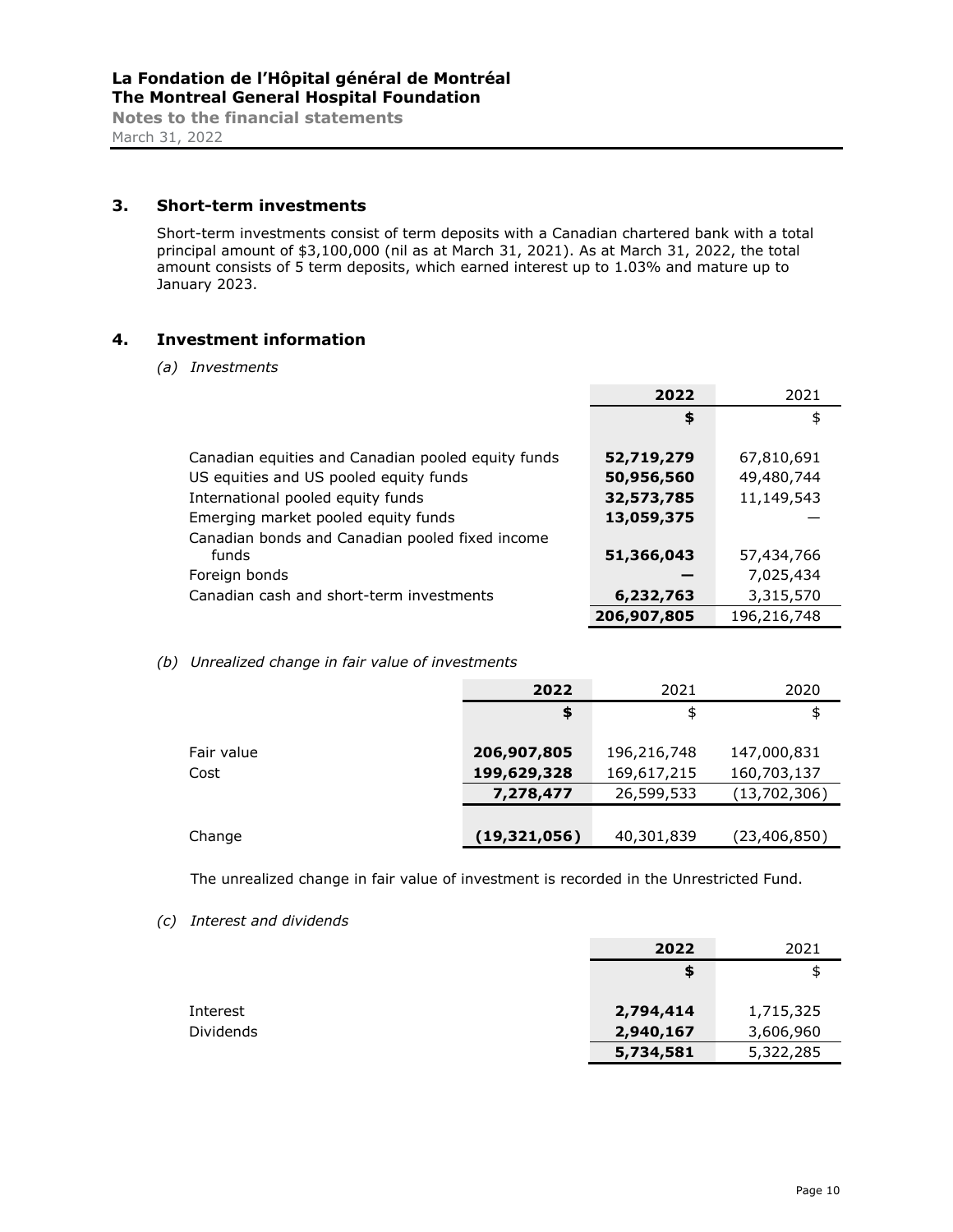March 31, 2022

#### **5. Capital assets**

|                                   |        |                                    | 2022                     | 2021              |
|-----------------------------------|--------|------------------------------------|--------------------------|-------------------|
|                                   | Cost   | <b>Accumulated</b><br>amortization | <b>Net book</b><br>value | Net book<br>value |
|                                   | œ      |                                    | \$                       | \$                |
| Office furniture and<br>equipment | 42,389 | 30,379                             | 12,010                   | 20,488            |

Amortization recorded in expenditures amounts to \$8,478 (\$8,478 for the year ended March 31, 2021).

#### **6. Administrative expenses**

The administrative expenses are comprised of the following:

|                                        | 2022      | 2021      |
|----------------------------------------|-----------|-----------|
|                                        | S         |           |
| Fundraising expenses                   | 1,961,332 | 1,960,044 |
| Management and administration expenses | 1,213,266 | 1,004,075 |
|                                        | 3,174,598 | 2,964,119 |

#### **7. Interfund transfers**

For the year ended March 31, 2022, the Foundation made the following transfers between funds:

|                                       | <b>Unrestricted</b><br><b>Fund</b> | <b>Restricted</b><br>Fund | <b>Endowment</b><br><b>Fund</b> |
|---------------------------------------|------------------------------------|---------------------------|---------------------------------|
|                                       | \$                                 | \$                        | \$                              |
| Project funding                       | (432, 992)                         | 435,536                   | (2,544)                         |
| Reallocation of investment income     | (15,544,938)                       | 15,445,709                | 99,229                          |
| Charge for administration expenses    | 1,951,206                          | (1,951,206)               |                                 |
| Charge for investment management fees | 287,620                            | (287, 620)                |                                 |
|                                       | (13,739,104)                       | 13,642,419                | 96,685                          |

## **8. Outstanding donation pledges**

Outstanding donation pledges as at March 31, 2022, amounted to \$21,497,436 (\$19,773,994 as at March 31, 2021) and are receivable up to 2038. These amounts have not been recognized in the financial statements.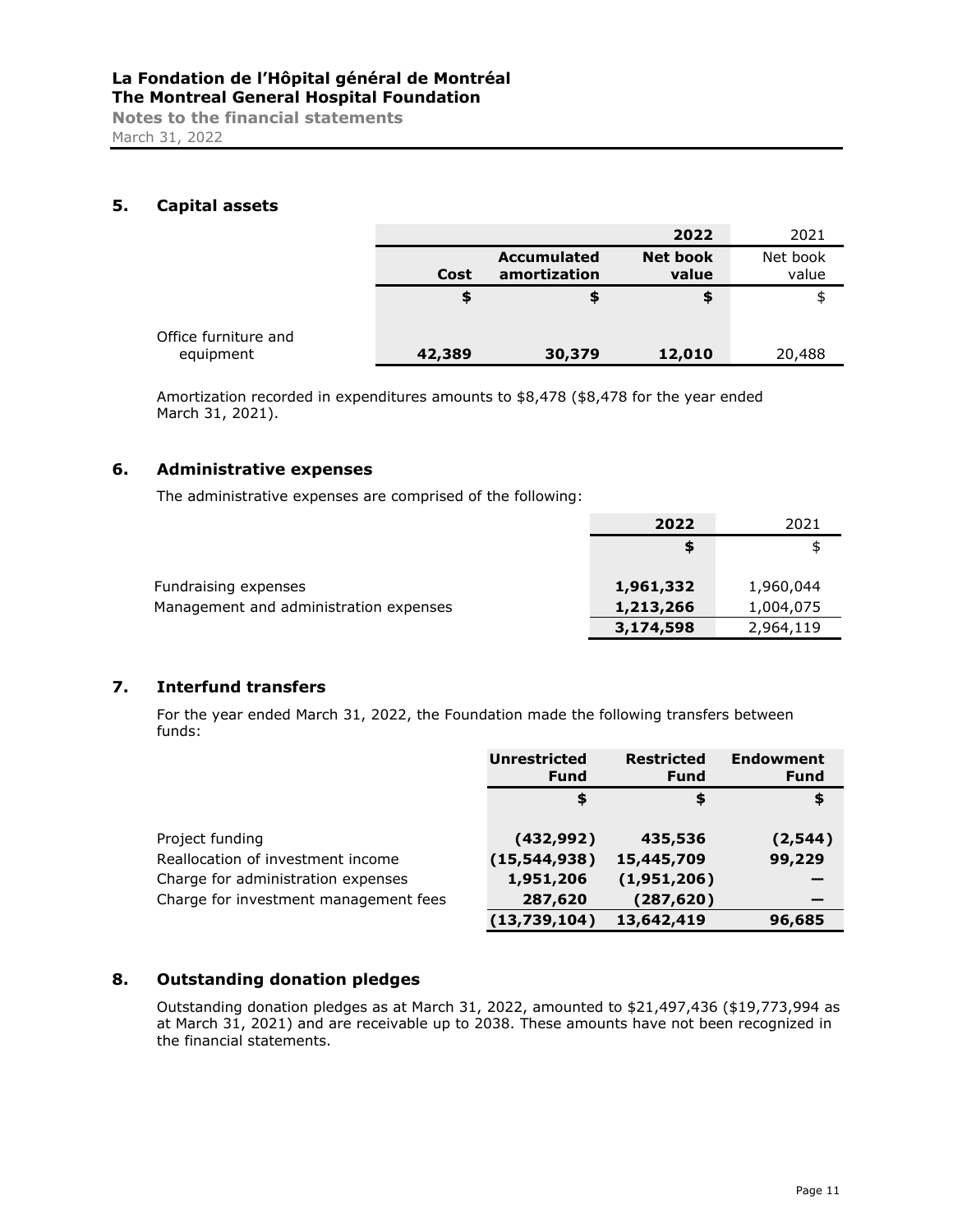# **La Fondation de l'Hôpital général de Montréal The Montreal General Hospital Foundation**

**Notes to the financial statements**  March 31, 2022

#### **9. Commitments**

As at March 31, 2022, the Foundation's outstanding commitments to the McGill University Health Center amount to \$31,690,000 (\$32,901,000 as at March 31, 2021), out of which \$26.3 million (\$29.8 million as at March 31, 2021) relates primarily to funding for the modernization of the Montreal General Hospital, including, renovations of the emergency room, the operation rooms and the sterilization unit. The modernization of the Montreal General Hospital is included in the *Plan québécois des infrastructures* and timing of disbursements will depend on the time required for the project to go through the study, planning and realization phases. Out of the \$26.3 million commitment, \$24.3 million will be disbursed once the construction is complete and over a minimum time period of five years.

#### **10. Financial instruments and risks management**

The Foundation is exposed to various risks throughout its financial instruments.

#### *Market risk*

Market risk represents the potential loss that can be caused by a change in the fair value of a security investment. The investments of the Foundation are subject to financial risks that arise from fluctuations of interest rates, foreign exchange rates, market fluctuations and the degree of volatility of these items in the stock market as they affect the value of investments. The Foundation's investment portfolio applies a diversification investment strategy to manage its risk and is monitored on a daily basis by various asset managers and quarterly by the Foundation's investment committee.

#### *Credit risk*

The Foundation is exposed to credit risk related to its investment in bonds to the extent that the bond issuers may be unable to pay their obligations when due. Concentration of credit risk exists when a significant portion of the portfolio is invested in securities with similar characteristics or subject to similar economic, political or other conditions. Management believes that the diversification strategy is adequate to protect the net assets of the Foundation from significant credit risks.

#### *Liquidity risk*

Liquidity risk is the risk that an entity will encounter difficulty in meeting obligations associated with financial liabilities that are settled by delivering cash or another financial asset. The Foundation manages this risk by establishing realistic budgets and adapting to changing environments throughout the year. The Foundation also manages its cash flow by maintaining sufficient cash balances to meet current obligations and investing in high-quality government and corporate bonds and equity traded in an active market that can be liquidated should an unexpected obligation materialize.

#### *Currency risk*

The Foundation is exposed to foreign currency risk on a portion of its investments. The majority of foreign investments are denominated in U.S. dollars (\$50,956,560 and \$49,480,744 as at March 31, 2022 and March 31, 2021, respectively). In addition, some of the Canadian pooled equity funds may also be subject to exposure to foreign currency risk on the underlying investments held. The Foundation manages this risk by setting targets for and monitoring exposure to foreign currencies.

#### *Interest rate risk*

A portion of the Foundation's investments is composed of fixed income funds and bonds. Variations in related market interest rates will have an impact on their fair value of these instruments.